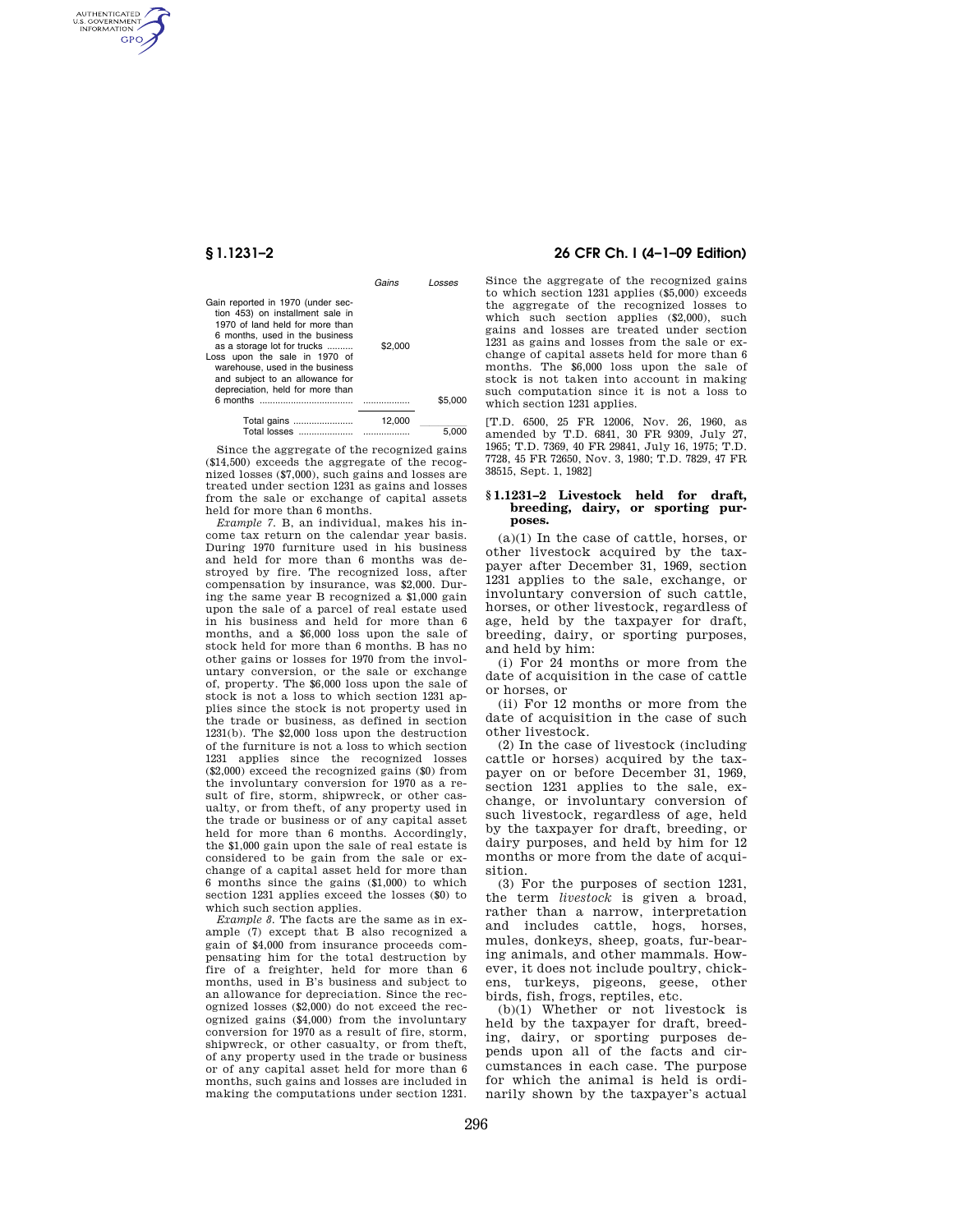### **Internal Revenue Service, Treasury § 1.1231–2**

use of the animal. However, a draft, breeding, dairy, or sporting purpose may be present if an animal is disposed of within a reasonable time after its intended use for such purpose is prevented or made undesirable by reason of accident, disease, drought, unfitness of the animal for such purpose, or a similar factual circumstance. Under certain circumstances, an animal held for ultimate sale to customers in the ordinary course of the taxpayer's trade or business may be considered as held for draft, breeding, dairy, or sporting purposes. However, an animal is not held by the taxpayer for draft, breeding, dairy, or sporting purposes merely because it is suitable for such purposes or merely because it is held by the taxpayer for sale to other persons for use by them for such purposes. Furthermore, an animal held by the taxpayer for other purposes is not considered as held for draft, breeding, dairy, or sporting purposes merely because of a negligible use of the animal for such purposes or merely because of the use of the animal for such purposes as an ordinary or necessary incident to the other purposes for which the animal is held. See paragraph (c) of this section for the rules to be used in determining when horses are held for racing purposes and, therefore, are considered as held for sporting purposes.

(2) The application of this paragraph is illustrated by the following examples:

*Example 1.* An animal intended by the taxpayer for use by him for breeding purposes is discovered to be sterile or unfit for the breeding purposes for which it was held, and is disposed of within a reasonable time thereafter. This animal is considered as held for breeding purposes.

*Example 2.* The taxpayer retires from the breeding or dairy business and sells his entire herd, including young animals which would have been used by him for breeding or dairy purposes if he had remained in business. These young animals are considered as held for breeding or dairy purposes. The same would be true with respect to young animals which would have been used by the taxpayer for breeding or dairy purposes but which are sold by him in reduction of his breeding or dairy herd, because of, for example, drought.

*Example 3.* A taxpayer in the business of raising hogs for slaughter customarily breeds sows to obtain a single litter to be

raised by him for sale, and sells these brood sows after obtaining the litter. Even though these brood sows are held for ultimate sale to customers in the ordinary course of the taxpayer's trade or business, they are considered as held for breeding purposes.

*Example 4.* A taxpayer in the business of raising horses for sale to others for use by them as draft horses uses them for draft purposes on his own farm in order to train them. This use is an ordinary or necessary incident to the purpose of selling the animals, and, accordingly, these horses are not considered as held for draft purposes.

*Example 5.* The taxpayer is in the business of raising registered cattle for sale to others for use by them as breeding cattle. It is the business practice of this particular taxpayer to breed the offspring of his herd which he is holding for sale to others prior to sale in order to establish their fitness for sale as registered breeding cattle. In such case, the taxpayer's breeding of such offspring is an ordinary and necessary incident to his holding them for the purpose of selling them as bred heifers or proven bulls and does not demonstrate that the taxpayer is holding them for breeding purposes. However, those cattle held by the taxpayer as additions or replacements to his own breeding herd to produce calves are considered to be held for breeding purposes, even though they may not actually have produced calves.

*Example 6.* A taxpayer, engaged in the business of buying cattle and fattening them for slaughter, purchased cows with calf. The calves were born while the cows were held by the taxpayer. These cows are not considered as held for breeding purposes.

 $(c)(1)$  For purposes of paragraph  $(b)$  of this section, a horse held for racing purposes shall be considered as held for sporting purposes. Whether a horse is held for racing purposes shall be determined in accordance with the following rules:

(i) A horse which has actually been raced at a public race track shall, except in rare and unusual circumstances, be considered as held for racing purposes.

(ii) A horse which has not been raced at a public track shall be considered as held for racing purposes if it has been trained to race and other facts and circumstances in the particular case also indicate that the horse was held for this purpose. For example, assume that the taxpayer maintains a written training record on all horses he keeps in training status, which shows that a